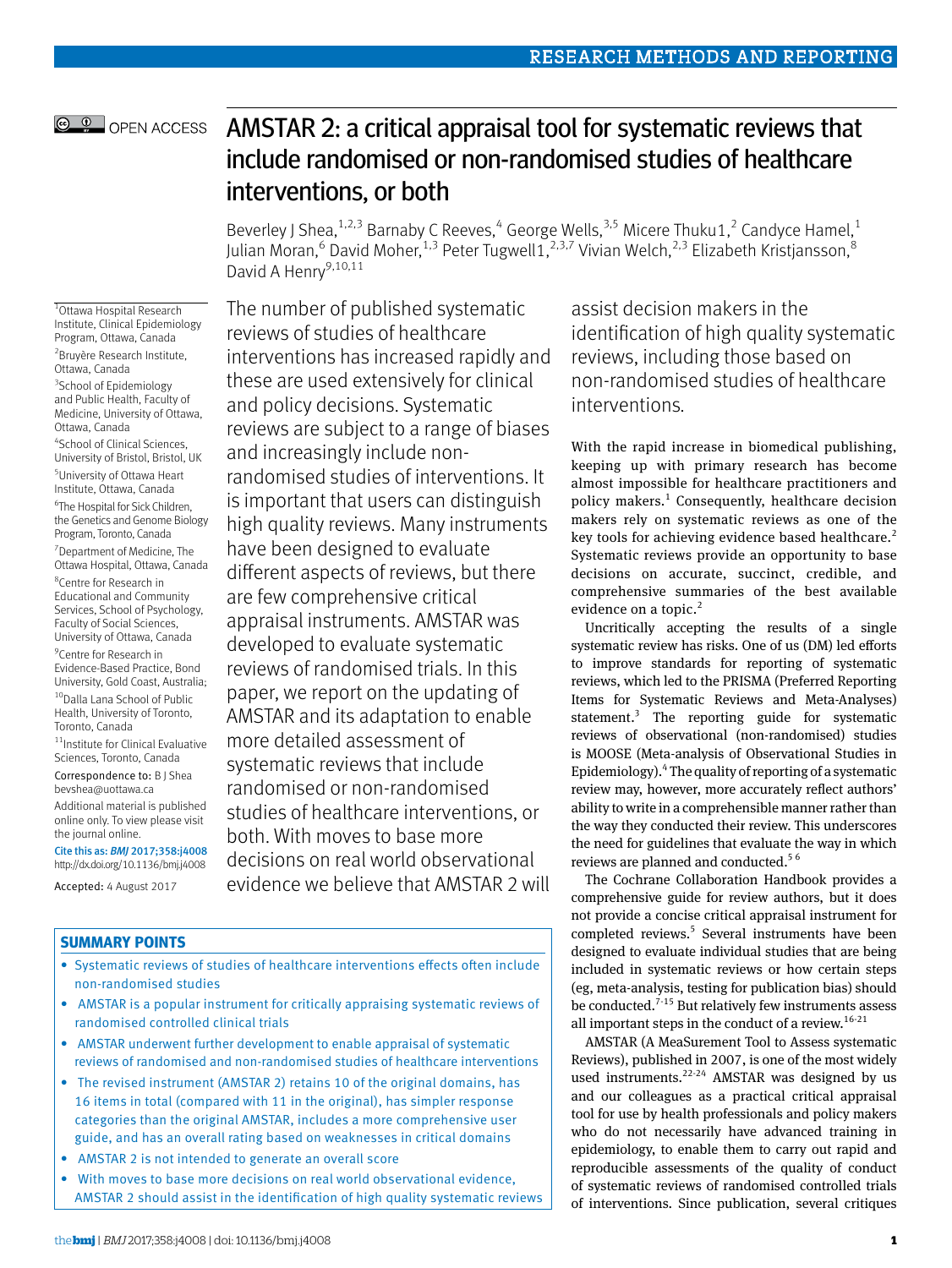of the instrument have been published.<sup>25-31</sup> These critiques plus feedback received at workshops and developments in the science of systematic reviews pointed to a need to revise and update the original AMSTAR instrument.

#### **Inclusion of non-randomised studies in systematic reviews**

Almost half of published systematic reviews now include non-randomised studies of intervention effects.4 32-34 There are many concerns about the conduct and reporting of systematic reviews of non-randomised studies.32 35 36 To summarise, non-randomised studies of healthcare interventions (an important focus of this revision of AMSTAR) are subject to a range of biases that are either not present or are less noticeable in randomised controlled trials, thus requiring different risk of bias assessments. Observational studies are increasingly conducted within large population databases, sometimes with hundreds of thousands or even millions of recipients of healthcare interventions. These generate precise estimates of intervention effects, which may be inaccurate because of residual biases. If these estimates are combined with those from the (generally smaller) randomised controlled trials, the meta-estimates will be weighted towards the observational study estimates. The original AMSTAR instrument did not include an assessment of the risk of bias in non-randomised studies included in a review, which is a key issue given the diversity of designs that such studies may use and the biases that may affect them.

#### **Development of AMSTAR 2**

The development and validation of the original AMSTAR instrument (published in 2007) has been described in detail elsewhere.<sup>22-24</sup> Briefly, the original list of items was created from the results of a scoping review of the then available rating instruments. This review identified many over-lapping appraisal items, mainly from two extensively cited reports.<sup>16 17</sup> The lists of items from these reports were combined and reduced by factor analysis. After pilot testing, items were reworded as needed and the reliability and usability of the tool was assessed. A modified version was validated externally and performed well against the global judgments of a panel of content experts. $^{23}$ The publications describing the original AMSTAR instrument were widely cited and the instrument has been used and critiqued extensively.<sup>22-31</sup>

We convened an expert group, comprising authors of the original instrument, members with expertise in the conduct of non-randomised studies, development of appraisal instruments, biostatistics, and study designs. The expert group met for a day in Ottawa, Canada and members were presented with the results of updated literature reviews on relevant critical appraisal instruments, the results of surveys of AMSTAR users, recorded experience of participants in AMSTAR workshops at Cochrane Colloquiums in 2015 and 2016, feedback from the AMSTAR website [\(www.](http://www.amstar.ca) [amstar.ca\)](http://www.amstar.ca), and published critiques of the original instrument.16-26 The perspective adopted by the expert group was to increase the value of AMSTAR as a broad critical appraisal instrument designed primarily for systematic reviews of studies of healthcare interventions. The expert group considered that revisions should address all aspects of the conduct of a systematic review, and the challenges of including non-randomised studies. They also thought the revised instrument should function as a teaching aid and as a concise checklist for those conducting reviews. The revisions were not intended to deal with the special requirements of diagnostic test reviews, individual patient data meta-analyses or network meta-analyses, scoping reviews, or realist reviews.<sup>37-41</sup>

We used a nominal group technique to propose and then prioritise specific changes to the instrument and to agree on the draft wording of items. Based on their experience of the instrument and the presentations made at the meeting, participants were asked to record their ideas independently and privately. The ideas were then enunciated in a round-robin format. One idea was collected from everyone, in turn, and presented to the group by the facilitator. This process was continued until all ideas had been listed. Individuals then privately recorded their judgments and rankings. These were aggregated statistically to derive the group judgments. The following changes were agreed on (these are not listed in order of priority as all were considered important enough to mandate modifications to the instrument):

- Simplify the response categories
- Align the definition of research questions with the PICO (population, intervention, control group, outcome) framework
- Seek justification for the review authors' selection of different study designs (randomised and nonrandomised) for inclusion in systematic reviews
- Seek more details on reasons for exclusion of studies from the review
- Determine whether the review authors had made a sufficiently detailed assessment of risk of bias for the included studies (whether randomised or nonrandomised)
- Determine whether risk of bias with included studies was considered adequately during statistical pooling of results (if this was performed)
- Determine whether risk of bias with included studies was considered adequately when interpreting and discussing the review findings.

A description was formulated for each of the draft items. A small subgroup refined the wording of the items and assembled the draft instrument for testing. Initial pilot testing was performed by group members. Draft versions were presented at workshops held at the Cochrane Colloquiums in 2015 and 2016, where feedback directed further modifications and redrafting of the instrument. The version of the instrument presented here was subject to inter-rater reliability and usability testing.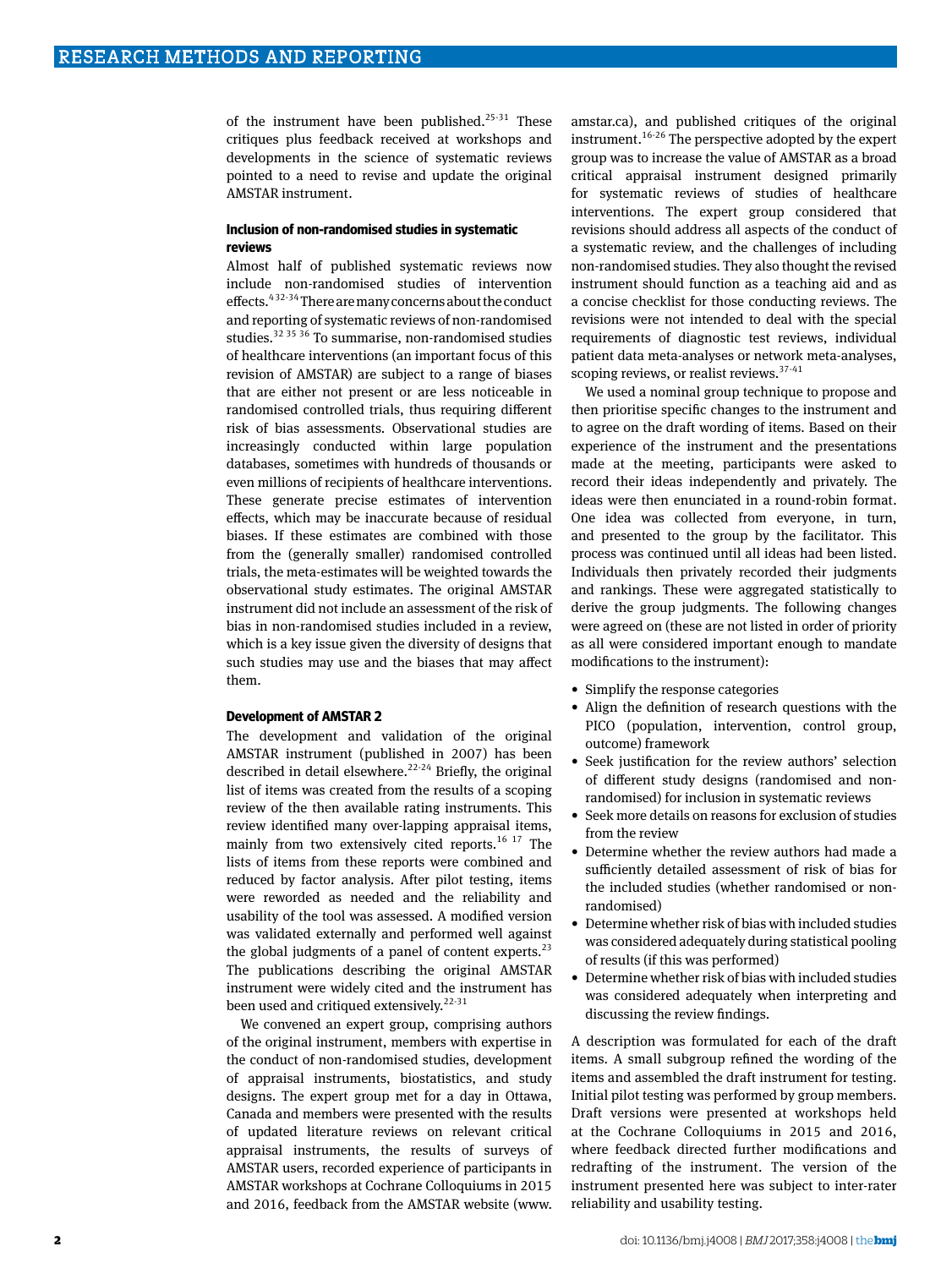#### **Comparison with the original instrument**

The supplementary figure provides details of the new instrument (AMSTAR 2). Ten domains were retained from the original tool, with changes to the wording of items based on feedback about the original instrument and experience of testing drafts of the new instrument. Two domains were given more detailed coverage in AMSTAR 2 than in the original instrument: duplicate study selection and data extraction now have their own items (they were combined in the original tool). The possible influence of funding sources is now considered separately for individual studies included in the review and for the review itself. Previously they were combined in one item. We added more detailed and separate considerations of risk of bias for randomised and non-randomised studies. Both sub-items are based on content from the Cochrane risk of bias instruments for randomised and nonrandomised (ROBINS-I) studies. $4243$  One domain was removed—consideration of grey literature, previously a separate item, is now handled in the item on literature searching.

In total, four domains were added. Two of these came directly from the ROBINS-I tool—namely, elaboration of the PICO and the way in which risk of bias was handled during evidence synthesis.<sup>43</sup> One of the other new domains—discussion of possible causes and significance of heterogeneity—is an elaboration of content in the original AMSTAR tool. Another new domain—justification of selection of study designs was part of the adaptation of AMSTAR to deal with non-randomised designs.

The domain specific questions in AMSTAR 2 are framed so that a "Yes" answer denotes a positive result. We removed the "not applicable" and "cannot answer" options in the original AMSTAR instrument because we believe that all domains are relevant to contemporary systematic reviews of healthcare interventions. If no information is provided to rate an item, the review authors should not be given the benefit of doubt and the item should be rated as a "No." We have provided a "partial Yes" response in some instances where we considered it worthwhile to identify partial adherence to the standard.

#### **Rationale for selection of items**

Here we summarise our thinking behind the items in AMSTAR 2, which are numbered as in the instrument (see supplementary figure). Supplementary appendix 1 provides a more complete user's guide.

## 1. Did the research questions and inclusion criteria for the review include the components of PICO?

It is common practice to use the PICO description (population, intervention, control group, and outcome) as a convenient and easily memorised framework for a study question. Sometimes a timeframe should be added if this is critical in determining the likelihood of a study capturing relevant clinical outcomes (eg, an effect of the intervention is only expected after several years).

2. Did the report of the review contain an explicit statement that the review methods were established prior to the conduct of the review and did the report justify any significantdeviations from the protocol?

Systematic reviews are a form of observational research, and the methods for the review should be agreed on before the review commences. Adherence to a well developed protocol reduces the risk of bias in the review. Authors should show that they worked with a written protocol with independent verification.

#### 3. Did the review authors explain their selection of the study designs for inclusion in the review?

For some questions, for instance the effects of policy changes, or for ethical reasons, non-randomised studies may be the only studies addressing the review question. With an expansion of AMSTAR 2 to appraise reviews that include randomised controlled trials or non-randomised studies, or both, it is important that authors justify the inclusion of different study designs in systematic reviews. The authors should indicate that they followed a strategy. When both randomised and non-randomised studies address the same question about the effects of an intervention, we believe that authors should consider whether a review that is restricted to randomised controlled trials will give an incomplete summary of the important effects of a treatment.

#### 4. Did the review authors use a comprehensive literature search strategy?

The importance of adequate literature searching in systematic reviews is well established.<sup>5</sup> This item was carried over with minimal changes to the wording from the original instrument. We have made the response options clearer in AMSTAR 2 and provide more detailed guidance on completion of the item, particularly in relation to the identification of non-randomised studies (see supplementary appendix 1).

#### 5. Did the review authors perform study selection in duplicate?

Best practice requires two review authors to determine eligibility of studies for inclusion in systematic reviews.<sup>5</sup> This involves checking the characteristics of a study against the elements of the research question. In the original AMSTAR, this item covered determining both study eligibility and data extraction. The expert group believed that they were sufficiently distinct processes to merit separate items in AMSTAR 2.

### 6. Did the review authors perform data extraction in duplicate?

The expert group recognised that data extraction might be more complex for non-randomised studies of healthcare interventions as it usually involves extraction of measures of treatment effects and other associations that have been adjusted for potential confounding, rather than raw outcome data from treated and control groups. A study report may present multiple treatment effects; judgment is therefore needed to select the one that conforms best to the PICO question and is at lowest risk from confounding.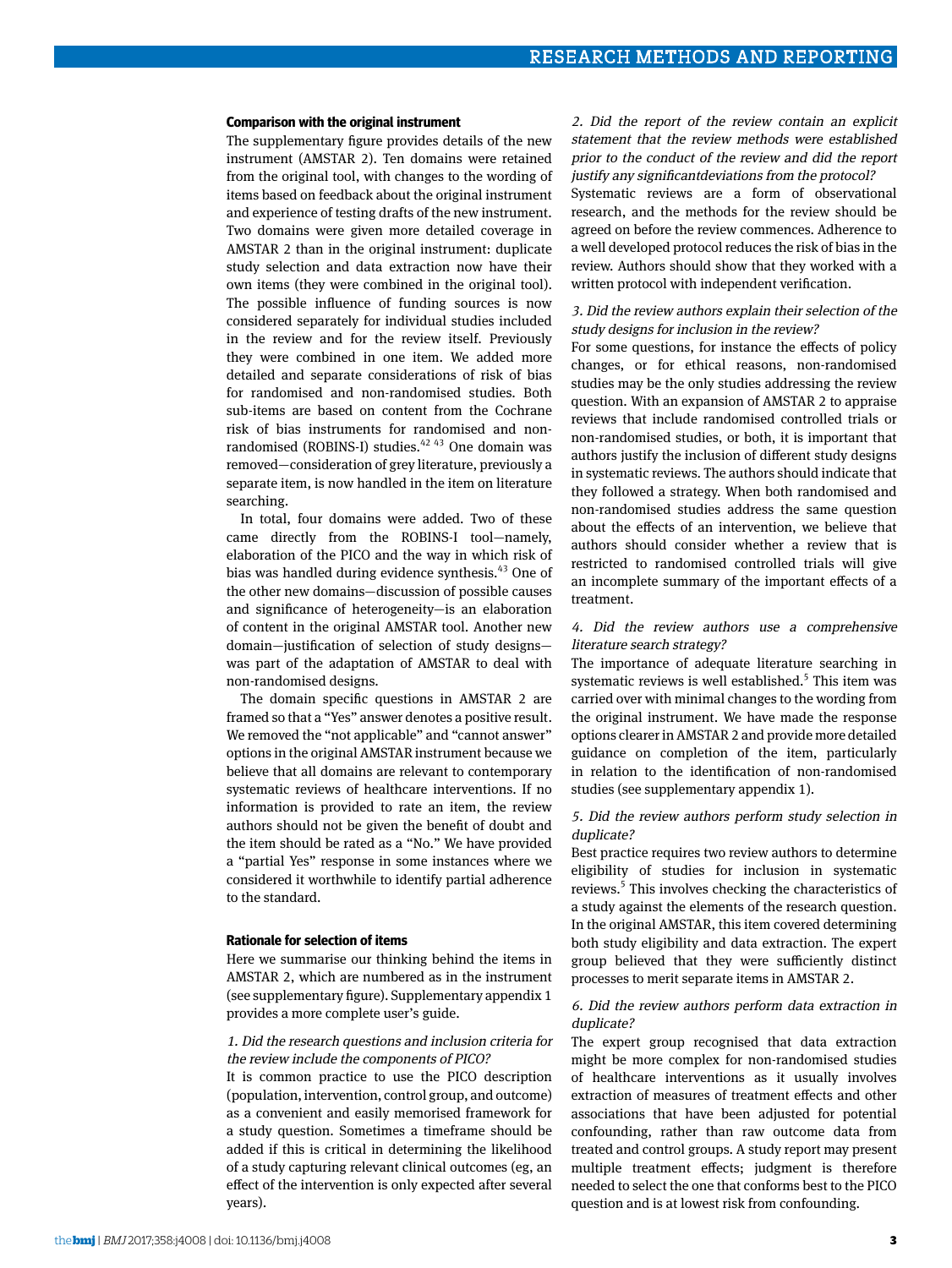### 7. Did the review authors provide a list of excluded studies and justify the exclusions?

In the revised instrument we consider excluded and included studies separately. Excluded studies should be accounted for fully by review authors, otherwise there is a risk that they remain invisible and the impact of their exclusion from the review is unknown.

#### 8. Did the review authors describe the included studies in adequate detail?

The revised instrument requires review authors to provide detail about research designs, study populations, interventions, comparators, and outcomes. The detail should be sufficient for appraisers to make a judgment about the extent to which the studies were appropriately chosen (in relation to the PICO) and whether the study populations and interventions were relevant to their questions. This information is needed to determine the extent to which the results of different studies should be combined, help explain heterogeneity, and assist those applying the results.

## 9. Did the review authors use a satisfactory technique for assessing the risk of bias (RoB) in individual studies that were included in the review?

Biases can be introduced at several stages in the design, planning, conduct, and analysis of a study. This item replaces a less detailed item on "scientific quality." The item specifies domains of bias for randomised and non-randomised studies that should have been considered by reviewers, based on the relevant Cochrane instruments.<sup>42 43</sup> In AMSTAR 2 we ask whether the review authors made an adequate assessment of study level efforts to avoid, control, or adjust for baseline confounding, selection biases, bias in measurement of exposures and outcomes, and selective reporting of analyses or outcomes, or both. The guidance document (see supplementary appendix 1) and the ROBINS-I report provide more detail.43 We decided not to include assessment of time varying confounding, performance biases, and biases due to missing data, although they are currently included in ROBINS-I. $43$  This was because of the complex nature of techniques used to adjust for these potential sources of bias and the frequent lack of data (in contemporary primary studies) to enable assessment of these items. Version 2.0 of the Cochrane risk of bias instrument for randomised controlled trials is now available in draft form, and AMSTAR 2 will be aligned with this in the future. $44$ 

## 10. Did the review authors report on the sources of funding for the studies included in the review?

We added a consideration of funding sources in the light of evidence from several sources that the results of industry funded studies sometimes favoured sponsored products, and that industry funded studies were less likely to be published than those that were independently funded. $45-47$  Such influences may not be detected as flaws in design or methods (item 9).

### 11. If meta-analysis was performed, did the review authors use appropriate methods for statistical combination of results?

This is a modified version of an item in the original instrument and is judged separately for randomised and non-randomised studies. Review authors should have stated explicitly in the review protocol the principles on which they based their decision to perform meta-analysis of data from the included studies. This includes the extent to which the studies are compatible (in terms of patients, controls, and interventions) and the value of a single pooled effect (for instance from several compatible but underpowered studies). Where reviewers consider it appropriate to conduct a meta-analysis, the inclusion of non-randomised studies increases the complexity of the analyses and may increase heterogeneity (see supplementary appendix 1).

## 12. If meta-analysis was performed, did the review authors assess the potential impact of RoB in individual studies on the results of the meta-analysis or other evidence synthesis?

This is a new item that requires reviewers to examine how results vary with inclusion or exclusion of primary studies judged to be at high risk of bias. In cases where review authors have chosen to include only high quality randomised controlled trials there may be little discussion of the potential impact of bias on the results. But where they have included randomised controlled trials of variable quality or non-randomised studies they should assess the impact of study level risk of bias on the results of the review.<sup>48</sup>

#### 13. Did the review authors account for RoB in primary studies when interpreting/discussing the results of the review?

This is a modification of an item from the original instrument. With a greater emphasis on assessing risk of bias, the expectation is that reviewers will make explicit reference to the potential impacts of risk of bias when interpreting and discussing the results of their review and in drawing conclusions or making recommendations.

## 14. Did the review authors provide a satisfactory explanation for, and discussion of, any heterogeneity observed in the results of the review?

This item is carried over with modified wording from the original instrument. It is important that reviewers investigate possible causes of heterogeneity, including variation in those elements included in the PICO framework (see item 1) and those arising from design and methodological considerations (see item 9). With the inclusion of non-randomised studies, variations in design and analysis may contribute to heterogeneity.

## 15. If they performed quantitative synthesis did the review authors carry out an adequate investigation of publication bias (small study bias) and discuss its likely impact on the results of the review?

This item is carried over from the original instrument but with modified wording. Publication bias is an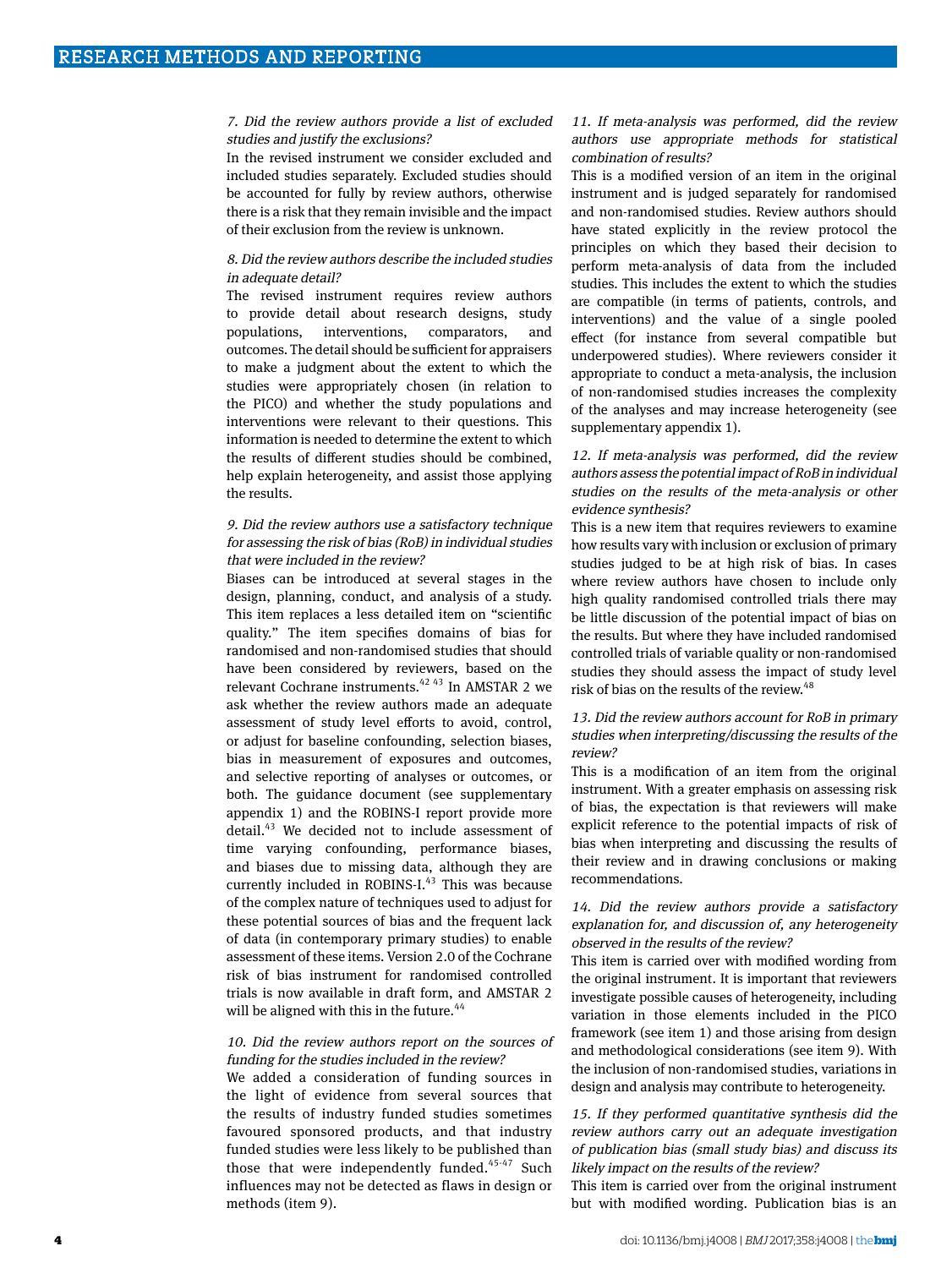important problem but it can be difficult for authors to resolve completely. Typically, statistical tests (several are available) or graphical displays are used and if the results are positive they indicate the presence of publication bias. Negative test results are not a guarantee of the absence of publication bias as they are insensitive. A minimum of 10 studies are required to show funnel plot asymmetry.<sup>5</sup> The underlying tendency to selectively publish small positive studies may be compounded by the effects of lower methodological quality of small studies, a greater tendency to selectively report results, and increased clinical heterogeneity when conducted in patient subgroups.<sup>49</sup>

## 16. Did the review authors report any potential sources of conflict of interest, including any funding they received for conducting the review?

This item is carried over with modified wording from the original instrument and is now separate from consideration of funding of the primary studies included in the review (item 10). As with primary studies, review authors should report their funding sources.<sup>50 51</sup>

#### Identification of critical domains

All steps in the conduct of a systematic review and meta-analysis are important, but we believe that seven domains can critically affect the validity of a review and its conclusions (box 1). Two of these concern risk of bias, whether it has been assessed adequately and how it can influence the results of a review. The prominence we give to risk of bias is because AMSTAR 2 is going to be used to appraise many systematic reviews that include non-randomised studies.

We recognise that the items listed in box 1 will not always be regarded as critical; for example, risk of bias related items may be considered less important when a review is confined to high quality randomised controlled trials. Other circumstances where the critical nature of items may be questioned are when a review team are using meta-analysis to summarise a known literature base (eg, the output from one or more established clinical trial collaborative groups). In this circumstance the adequacy of the literature search (item 4), listing of excluded studies (item 7), and possibility of publication bias (item 15) may not be considered critical. If a meta-analysis was not performed, the item covering the appropriateness of the meta-analytical methods (item 11) will not apply. However, it is important in this circumstance that

#### Box 1: AMSTAR 2 critical domains

- Protocol registered before commencement of the review (item 2)
- Adequacy of the literature search (item 4)
- Justification for excluding individual studies (item 7)
- Risk of bias from individual studies being included in the review (item 9)
- Appropriateness of meta-analytical methods (item 11)
- Consideration of risk of bias when interpreting the results of the review (item 13)
- Assessment of presence and likely impact of publication bias (item 15)

appraisers are alert to the possible impact of risk of bias when review authors select individual studies to highlight in a narrative summary.

Flaws in the items that we have identified as critical may not be fatal if further information (eg, directly from the review authors) indicates that the original response option was wrong. This may provide reassurance about the review findings or enable an amendment of the review through additional analyses. We emphasise that our listing is a suggestion and appraisers may add or substitute other critical domains. For example, the failure to include non-randomised studies (item 3) in a review of adverse outcomes of treatment may be a critical flaw, as would the inability to explain large variations in treatment effects across a body of studies (item 14).

#### Applying AMSTAR 2 to systematic reviews

If one or more systematic reviews will be the basis of important practice and policy decisions we recommend that the appraisal team agree on how the AMSTAR 2 items should be applied. This includes the practice or policy context and the questions that should be addressed, based on the relevant PICO components. For example, available systematic reviews may have included studies with different comparators or different follow-up times, and their relevance to the policy relevant questions needs to be established. The likely sources of bias should also be agreed on. For instance, in observational studies of intervention effects, confounding by indication (or disease severity) may be problematic when interventions are reserved for certain subgroups of patients.<sup>52</sup> It is good practice to recruit new users of a technology or drug into studies to avoid prevalence bias. $53$  If the start of one intervention tends to be delayed the choice of comparator may introduce immortal time bias. $54$ Measurement errors can misclassify exposure and outcomes and may be unbalanced across comparison groups. Selective reporting among multiple analyses and outcomes may give an inaccurate measure of intervention effects.

Supplementary appendix 1 provides guidance on sections of AMSTAR 2. Some of the judgments (particularly whether review authors have adequately assessed risk of bias with individual non-randomised studies) are complex, and advice on both methodology and content may be needed. Content knowledge is sometimes necessary to determine if the review authors have made an adequate assessment of the relevant PICO elements (item 1), and to identify potential confounders.

We strongly recommend that individual item ratings are not combined to create an overall score.<sup>55 56</sup> Rather, users should consider the potential impact of an inadequate rating for each item.

In box 2 we propose a scheme for interpreting weaknesses detected in critical and non-critical items. This is advisory and appraisers should decide which items are most important for the reviews under consideration.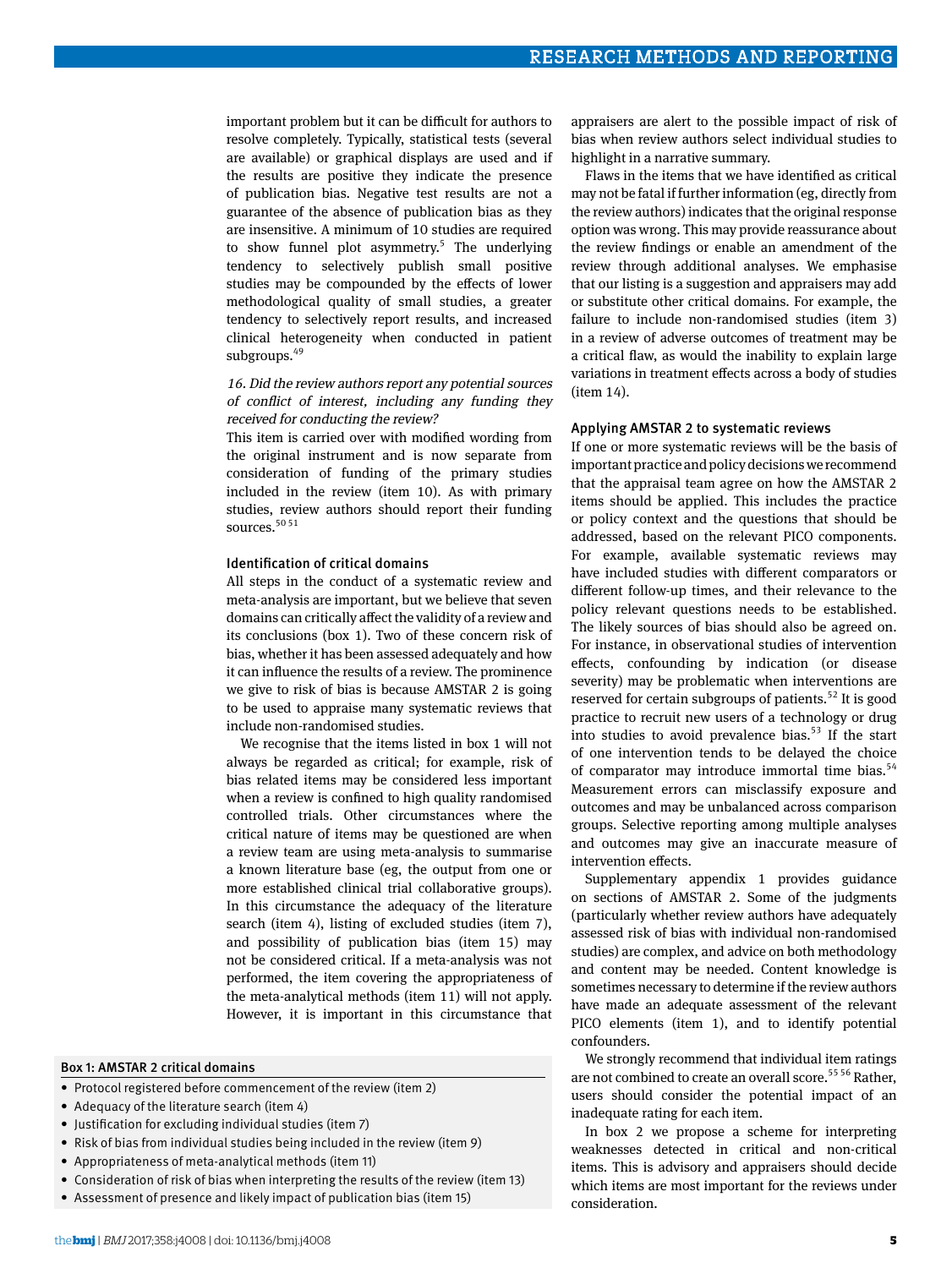#### Box 2: Rating overall confidence in the results of the review

- High
- No or one non-critical weakness: the systematic review provides an accurate and comprehensive summary of the results of the available studies that address the question of interest
- Moderate
- More than one non-critical weakness\*: the systematic review has more than one weakness but no critical flaws. It may provide an accurate summary of the results of the available studies that were included in the review
- Low
- One critical flaw with or without non-critical weaknesses: the review has a critical flaw and may not provide an accurate and comprehensive summary of the available studies that address the question of interest
- Critically low
- More than one critical flaw with or without non-critical weaknesses: the review has more than one critical flaw and should not be relied on to provide an accurate and comprehensive summary of the available studies

\*Multiple non-critical weaknesses may diminish confidence in the review and it may be appropriate to move the overall appraisal down from moderate to low confidence.

#### Inter-rater reliability of AMSTAR 2

We measured inter-rater agreement with three pairs of raters and three sets of systematic reviews (see supplementary appendix 2). The first pair of raters was involved in the development of AMSTAR 2 (coauthors MT and CH). They individually appraised 20 systematic reviews derived from a rapid search (conducted in 2015 on the terms "systematic review" and "meta-analysis" in the title) using Google Scholar. From the first 200 we selected 20 systematic reviews of any healthcare intervention. The other two pairs of raters were experienced in the appraisal of systematic reviews and were not involved in the development of AMSTAR or AMSTAR 2. They applied AMSTAR 2 during their routine work, performing appraisals of systematic reviews of two topics: interventions to reduce medication errors (14 reviews) and nonpharmacological therapies for Parkinson's disease (20 reviews) (see references in supplementary appendix 2). In both cases systematic reviews had been identified through comprehensive literature searches (details available on request). All raters had access to the user guide (see supplementary appendix 1), applied the instrument individually, and did not try to achieve consensus. In total, six raters applied the instrument to 54 systematic reviews, of which 20 included only randomised controlled trials, 18 included only nonrandomised studies of interventions, and 16 included a mixture of both designs.

Supplementary appendix 2 provides summaries of the κ scores for agreement between the three pairs of raters across the three sets of reviews. The values varied substantially across items and between pairs of raters. Most values were in an acceptable range, with 46 of the 50 κ scores falling in the range of moderate or better agreement and 39 displaying good or better agreement. There were no large differences between raters, and those who had been involved in the development of AMSTAR 2 did not have higher levels of agreement than the rater who was not involved. Items 9, 12, and 13 are concerned with measurement of risk of bias and

how this is handled during discussion of the metaanalysis and interpretation of the results. The ranges of κ scores for these items were similar to those seen with other items in the instrument (see supplementary appendix 2). For items 9 and 11 the κ values for risk of bias judgments for randomised controlled trials were similar to those for non-randomised studies.

#### Usability of AMSTAR 2

The completion times for the 20 reviews used by reviewers 1 and 2 ranged from 15-32 minutes. These estimates do not include the time taken to read the reviews. This is almost twice the time taken to complete the original AMSTAR instrument (range 10- 15 minutes), when it was applied to systematic reviews that were limited to randomised controlled trials. $57$ The comments from the reviewers included: that the removal of the "can't answer" and "not applicable" response options in the original instrument forced them to make judgments; that it takes longer to evaluate the non-randomised and mixed study reviews, but this requires the reviewer to confront important methodological issues; that it was common for review authors to mention the presence or absence of publication bias, but not provide any evidence; and that review authors would disclose their potential competing interests but not how they managed them.

#### **Discussion**

AMSTAR 2 is a major revision of the original AMSTAR instrument, which was designed to appraise systematic reviews that included randomised controlled trials.<sup>22-24</sup> The main modifications include simplified response categories; a more detailed consideration of risk of bias with included studies, and how this was handled by review authors in summarising and interpreting the results of their reviews; better alignment with the PICO framework for research questions; a more detailed justification of selection of study designs for inclusion in a review; and more information on studies that were excluded from reviews. In addition, we recommend defining critical domains before starting an appraisal of a systematic review. Identification of weaknesses in these domains should undermine confidence in the results of a systematic review.

We stress that responses to AMSTAR 2 items should not be used to derive an overall score.<sup>55 56</sup> The original AMSTAR instrument was often used for this purpose and this was facilitated by the website [\(www.amstar.](http://www.amstar.ca) [ca\)](http://www.amstar.ca). We accept that an overall score may disguise critical weaknesses that should diminish confidence in the results of a systematic review and we recommend that users adopt the rating process based on identification of critical domains (see box 2), or some variation based on these principles.<sup>56</sup>

We envisage that AMTAR 2, like its predecessor, may have a role as a convenient teaching aid and as a brief checklist for those conducting systematic reviews. However, we stress that the instrument does not explain in detail the logic and methods of conducting systematic reviews, and those looking for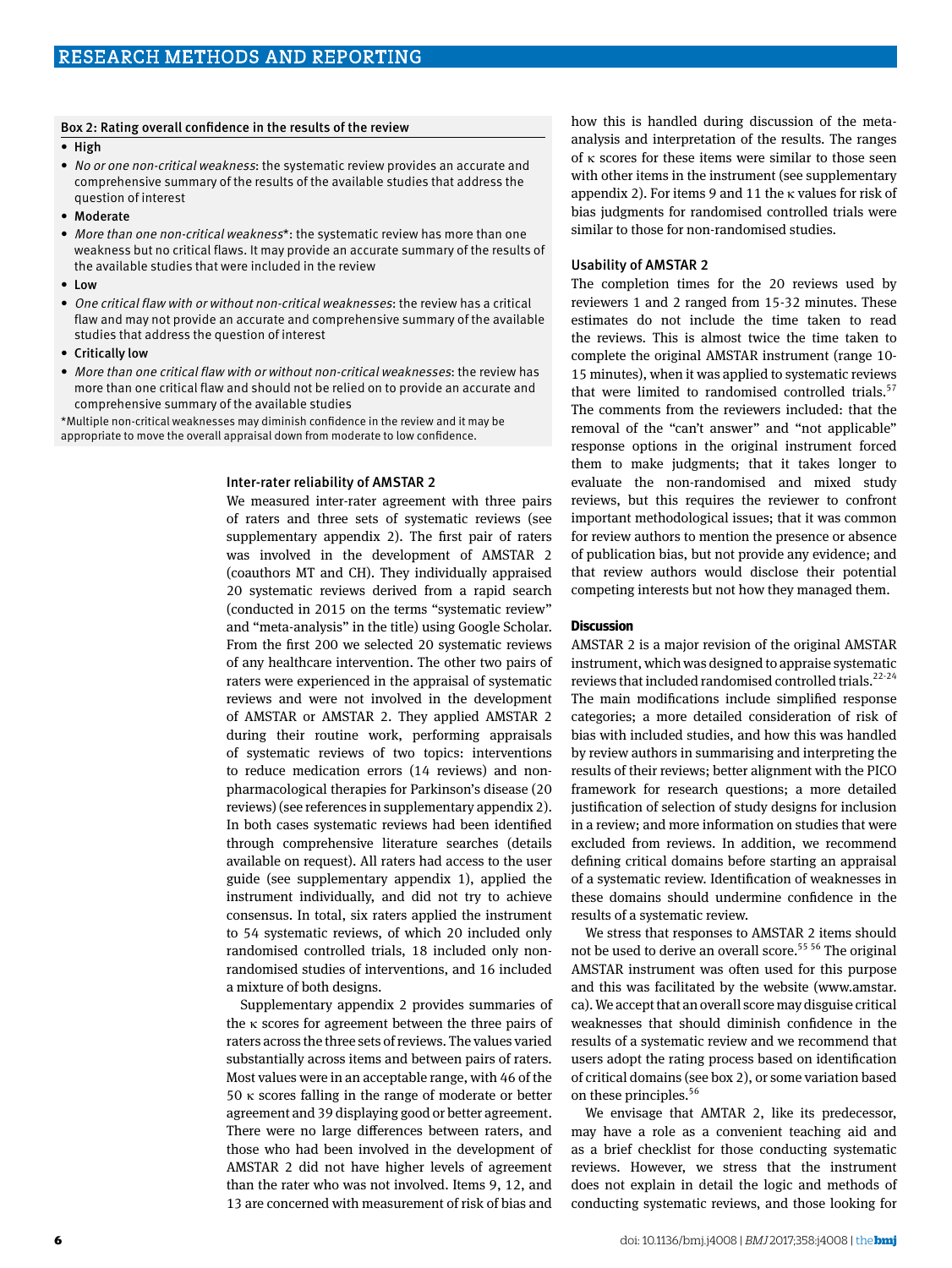comprehensive advice should consult the Cochrane Handbook.<sup>5</sup>

The consideration of risk of bias in individual studies is equally important for randomised and non-randomised studies of healthcare interventions but is generally better understood with the former. Large non-randomised studies, often conducted in large administrative databases, are increasingly being used to assess the real world impact of a wide range of healthcare technologies and practices. Although such studies often use sophisticated methods, residual confounding or failure to deal with other sources of bias may lead to inaccurate estimates of effect. Inclusion of large observational studies in meta-analyses may generate precise but biased estimates of intervention effects.<sup>32</sup>

The items in AMSTAR 2 that deal with risk of bias identify domains specified in the Cochrane risk of bias instruments for randomised and non-randomised studies.<sup>42 43</sup> These represent a consensus, in each case developed with input from more than 30 experts in methodology. However, AMSTAR 2 does not currently specify which risk of bias instruments review authors should have used to assess non-randomised studies included in a systematic review. The ROBINS-I instrument, which is the most comprehensive tool for non-randomised studies evaluating the effects of healthcare interventions, was released in 2016 and it is unrealistic to expect authors of reviews started before its release to have used it.<sup>43</sup> Presently, AMSTAR 2 leaves it to the review authors and those appraising the review to satisfy themselves that the risk of bias instrument used by review authors has sufficient discriminatory ability for the specified risk of bias domains. A review by Sanderson and colleagues identified 86 tools for assessing quality of observational studies, without a clear preference among them. $58$  The authors pointed to the need to agree on critical elements for assessing susceptibility to bias in observational epidemiology. In part this review led to the development of ROBINS-I.<sup>43</sup> Popular appraisal instruments for individual studies, such as the Newcastle Ottawa Scale and the Scottish Intercollegiate Guidelines Network (SIGN) checklist may not focus on validity alone.<sup>59 60</sup> The Newcastle Ottawa Scale appears to lack sensitivity and is sometimes used to generate an overall score, something that is not recommended because it may disguise critical weaknesses in a review.<sup>56 61</sup>

AMSTAR 2, as a critical appraisal instrument for systematic reviews, joins several published instruments designed for this purpose.<sup>3 4 16 17 19 20 25 62</sup> Two prominent examples are concerned with guidelines for reporting systematic reviews, rather than their conduct.3 4 Two highly cited instruments were the basis for the development of the original AMSTAR tool.<sup>16 17 22</sup> Two published instruments are direct derivatives of the original AMSTAR.<sup>19 25</sup> Another publication includes a checklist used to appraise systematic reviews that are being included in an umbrella review. $20$  Overlap between the content of this checklist and the original AMSTAR is considerable. $^{22}$ 

AMSTAR 2 provides a broad assessment of quality, including flaws that may have arisen through poor conduct of the review (with uncertain impact on findings). In this respect it differs from another instrument, the Risk Of Bias In Systematic reviews  $(ROBIS)$ .<sup>62</sup> ROBIS is a sophisticated three phase instrument that focuses specifically on the risk of bias introduced by the conduct of the review. It covers most types of research question, including diagnosis, prognosis, and aetiology. In contrast, AMSTAR 2 is intended to be used for reviews of healthcare interventions. Inevitably there is overlap in the items considered by ROBIS and AMSTAR 2; indeed, two investigators (BCR, BJS) were involved in the development of both.

In developing AMSTAR 2 we sought to maintain its familiar and popular stepwise checklist approach and augmented this by the addition and modification of items. AMSTAR 2 will be familiar to users of the original instrument, although more demanding to use for reasons discussed previously. Because AMSTAR 2 is structured around the key sequential steps in the conduct of a systematic review, it may be used as a brief teaching aid or as a checklist by those conducting systematic reviews.

Unlike the original instrument, AMSTAR 2 identifies critical weaknesses (see box 1) that should reduce confidence in the findings of a review, and it asks users to prespecify how this list will vary for the review topic. We understand that there will be debate about membership of this list and propose that users may wish to prespecify a different set of critical items for a specific PICO research question or setting.

We did not perform an extensive validation of the revised AMSTAR 2 tool. In its development, 10 domains were retained from the original validated tool, albeit with some wording changes based on feedback and extensive experience of using it. Two domains were given more detailed coverage: duplicate study selection and data extraction now have their own items (they were combined in the original tool); we have added more detailed, and separate, considerations of risk of bias for randomised and non-randomised studies. The sub-items were derived from widely used Cochrane instruments. One domain was removed; consideration of grey literature, previously a separate item, is now handled in the item on literature searching. In total, four domains were added. Two of these come directly from the ROBINS-I tool—namely, elaboration of PICO in the review and the way in which risk of bias was handled during evidence synthesis. $43$  One of the other new domains, discussion of possible causes and importance of heterogeneity, is elaboration of content in the original AMSTAR tool.<sup>22</sup> The final domain, justification of selection of study designs, is justified by adapting AMSTAR to deal with non-randomised designs. We do not think this needs validation because we believe it is obvious that authors of systematic reviews should justify why they have included study designs that are more susceptible to bias.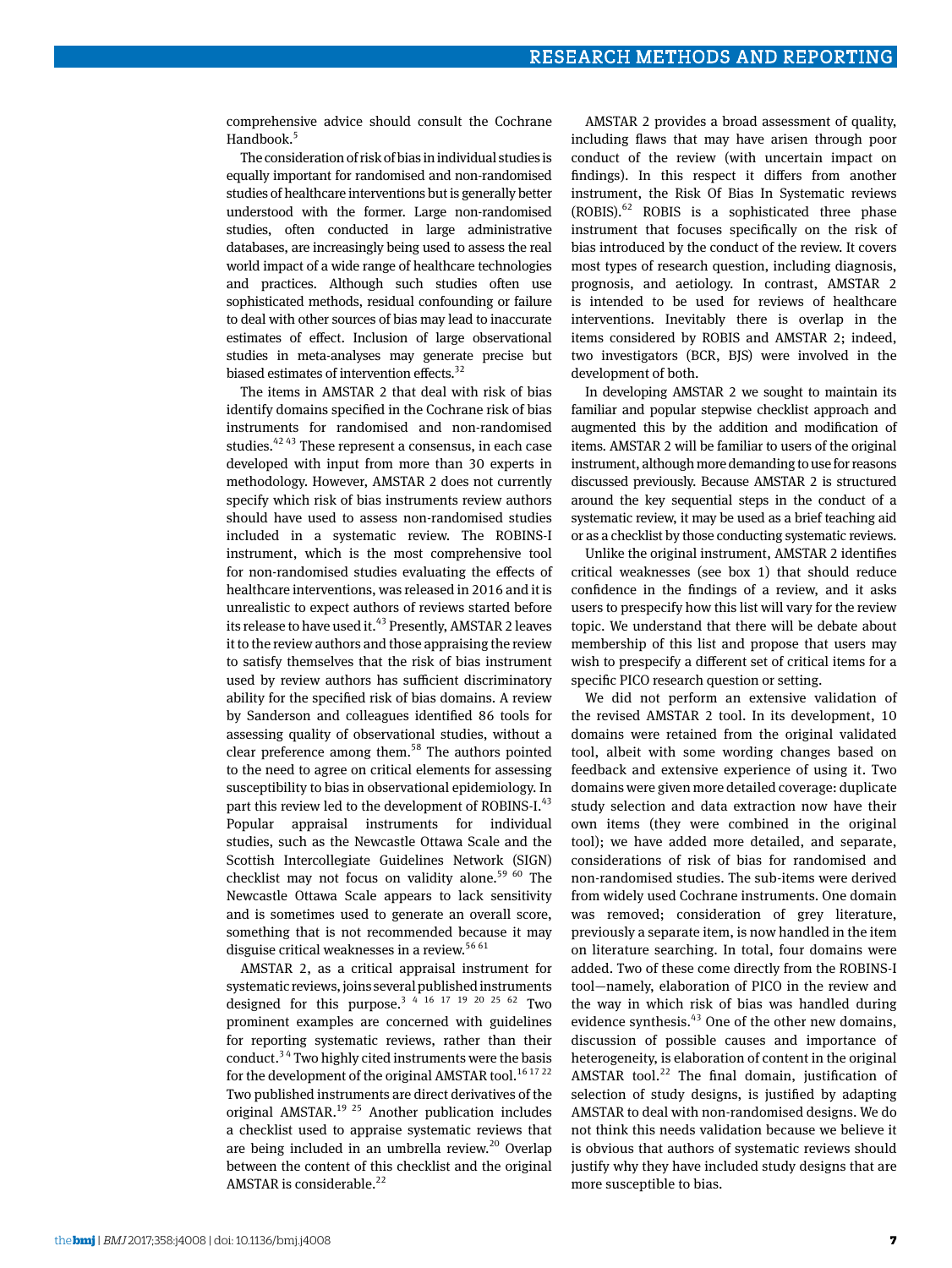The levels of agreement achieved by the three pairs of raters varied across items, but they were moderate to substantial for most items. Notably, the agreement between two raters involved in the development of AMSTAR 2 was no higher than that achieved by experienced raters who had not been involved its development. We did not expect perfect agreement, and differences between raters reflect the demanding nature of some item level judgments and should prompt group discussion of their causes and importance, and, if needed, consultation with experts in subject matter and methods.

In developing AMSTAR 2 we relied heavily on the consensus of the expert panel, but we also received extensive feedback from users of the original instrument in the form of direct communications, website comments, and evaluations made at teaching workshops at Cochrane Colloquiums. In the later phases of development of AMSTAR 2 we had access to, and discussed, recently published critiques of AMSTAR.<sup>25-31</sup>

Our experience of releasing and using the original AMSTAR instrument is that judgments need to be made and users may sometimes decide to make modifications to the instrument.<sup>25,26,30</sup> We encourage investigators to provide feedback, and, if they adapt the instrument for particular settings, to report their experience at [www.](http://www.amstar.ca) [amstar.ca.](http://www.amstar.ca)

We thank for their assistance in the development of the AMSTAR critical appraisal instruments: Lex Bouter, Maarten Boers, Alonso Carrasco-Labra, Jeremy Grimshaw, Ranjeeta Mallick, Jordi Pardo-Pardo, and Larissa Shamseer, and for conducting the reliability studies reported in this manuscript: Brian Hutton, Pauline Barbeau, Fatemeh Yazdi, Vesa Basha, and Roxanne Ward.

Contributors: BJS, DAH, GW, and PT conceived the project. BJS and DAH oversaw the project. BJS and DAH led the working group. All authors contributed to the development of AMSTAR 2 and to writing associated guidance. BJS, DAH, BCR, and PT led the drafting and redrafting of the manuscript. All other authors reviewed and commented on drafts of the manuscript. BJS and DAH are the guarantors

Funding: This work was supported by an operating grant from the Canadian Institutes for Health Research (grant No MOP-130470). BCR is supported in part by the UK National Institute for Health Research Bristol Cardiovascular Biomedical Research Unit.

Competing interests: All authors have completed the ICMJE uniform disclosure form at [http://www.icmje.org/coi\\_disclosure.pdf](http://www.icmje.org/coi_disclosure.pdf) and declare: no support from any organisation for the submitted work; no financial relationships with any organisations that might have an interest in the submitted work in the previous three years, no other relationships or activities that could appear to have influenced the submitted work.

Provenance and peer review: Not commissioned; externally peer reviewed.

This is an Open Access article distributed in accordance with the terms of the Creative Commons Attribution (CC BY 4.0) license, which permits others to distribute, remix, adapt and build upon this work, for commercial use, provided the original work is properly cited. See: http://creativecommons.org/licenses/by/4.0/.

- Bastian H, Glasziou P, Chalmers I. Seventy-five trials and eleven systematic reviews a day: how will we ever keep up? *PLoS Med* 2010;7:e1000326. doi:10.1371/journal. pmed.1000326
- 2 Mulrow CD. Rationale for systematic reviews. *BMJ* 1994;309:597-9. doi:10.1136/bmj.309.6954.597
- Moher D. Alessandro Liberati, Tetzlaff J, Altman DG, and the PRISMA Group. Preferred Reporting Items for (SR) and Meta-Analyses: The PRISMA Statement. *Ann Intern Med* 2009;6:264-9. doi:10.7326/0003-4819-151-4-200908180-00135
- 4 Stroup DF, Berlin JA, Morton SC, et al. Meta-analysis of observational studies in epidemiology: a proposal for reporting. Meta-analysis Of Observational Studies in Epidemiology (MOOSE) group. *JAMA* 2000;283:2008-12. doi:10.1001/jama.283.15.2008
- Higgins JPT, Green S (editors). Cochrane Handbook for Systematic Reviews of Interventions Version 5.1.0 [updated March 2011]. The Cochrane Collaboration, 2011. [www.handbook.cochrane.org](http://www.handbook.cochrane.org).
- Dechartres A, Charles P, Hopewell S, Ravaud P, Altman DG. Reviews assessing the quality or the reporting of randomized controlled trials are increasing over time but raised questions about how quality is assessed. *J Clin Epidemiol* 2011;64:136-44.
- Whiting P, Rutjes AW, Reitsma JB, Bossuyt PM, Kleijnen J. The development of QUADAS: a tool for the quality assessment of studies of diagnostic accuracy included in systematic reviews. *BMC Med Res Methodol* 2003;3:25. doi:10.1186/1471-2288-3-25
- Wong WC, Cheung CS, Hart GJ, Development of a quality assessment tool for systematic reviews of observational studies (QATSO) of HIV prevalence in men having sex with men and associated risk behaviours. *Emerg Themes Epidemiol* 2008;5:23. doi:10.1186/1742-7622-5-23
- 9 Verhagen AP, de Vet HC, de Bie RA, et al. The Delphi list: a criteria list for quality assessment of randomized clinical trials for conducting systematic reviews developed by Delphi consensus. *J Clin Epidemiol* 1998;51:1235-41. doi:10.1016/S0895- 4356(98)00131-0
- 10 Downs SH, Black N. The feasibility of creating a checklist for the assessment of the methodological quality both of randomised and non-randomised studies of health care interventions. *J Epidemiol Community Health* 1998;52:377-84. doi:10.1136/jech.52.6.377
- 11 Murray J, Farrington DP, Eisner MP. Drawing conclusions about causes from systematic reviews of risk factors: The Cambridge Quality Checklists. *J Exp Criminol* 2009;5:1-23doi:10.1007/s11292-008- 9066-0.
- 12 Terwee CB, Mokkink LB, Knol DL, Ostelo RW, Bouter LM, de Vet HC. Rating the methodological quality in systematic reviews of studies on measurement properties: a scoring system for the COSMIN checklist. *Qual Life Res* 2012;21:651-7. doi:10.1007/s11136-011-9960-1
- 13 Bérard A, Andreu N, Tétrault J, Niyonsenga T, Myhal D. Reliability of Chalmers' scale to assess quality in metaanalyses on pharmacological treatments for osteoporosis. *Ann Epidemiol* 2000;10:498-503. doi:10.1016/S1047- 2797(00)00069-7
- 14 Thompson S, Ekelund U, Jebb S, et al. A proposed method of bias adjustment for meta-analyses of published observational studies. *Int J Epidemiol* 2011;40:765-77. doi:10.1093/ije/dyq248
- 15 Deeks JJ, Altman DG, Bradburn MJ. Statistical methods for examining heterogeneity and combining results from several studies in metaanalysis. Systematic reviews in health care: meta-analysis in context. Wiley & Sons, 2008;285-312.
- Sacks HS, Berrier J, Reitman D, Ancona-Berk VA, Chalmers TC. Meta-analyses of randomized controlled trials. *N Engl J Med* 1987;316:450-5.
- 17 Oxman AD, Guyatt GH. Validation of an index of the quality of review articles. *J Clin Epidemiol* 1991;44:1271-8. doi:10.1016/0895- 4356(91)90160-B
- 18 Oxman AD, Cook DJ, Guyatt GH. Evidence-Based Medicine Working Group. Users' guides to the medical literature. VI. How to use an overview. *JAMA* 1994;272:1367-71. doi:10.1001/ jama.1994.03520170077040
- 19 Scottish Intercollegiate Guidelines Network. Methodology Checklist 1: Systematic Reviews and Meta-analyses. [www.sign.ac.uk/checklists](http://www.sign.ac.uk/checklists-and-notes.html)[and-notes.html](http://www.sign.ac.uk/checklists-and-notes.html)
- 20 Aromataris E, Fernandez R, Godfrey CM, Holly C, Khalil H, Tungpunkom P. Summarizing systematic reviews: methodological development, conduct and reporting of an umbrella review approach. *Int J Evid Based Healthc* 2015;13:132-40. doi:10.1097/ XEB.0000000000000055
- 21 Whiting P, Savović J, Higgins JP, et al. ROBIS group. ROBIS: A new tool to assess risk of bias in systematic reviews was developed. *J Clin Epidemiol* 2016;69:225-34. doi:10.1016/j.jclinepi.2015.06.005
- 22 Shea BI, Grimshaw IM, Wells GA, et al. Development of AMSTAR: a measurement tool to assess the methodological quality of systematic reviews. *BMC Med Res Methodol* 2007;7:10. doi:10.1186/1471- 2288-7-10
- 23 Shea BJ, Hamel C, Wells GA, et al. AMSTAR is a reliable and valid measurement tool to assess the methodological quality of systematic reviews. *J Clin Epidemiol* 2009;62:1013-20. doi:10.1016/j. jclinepi.2008.10.009
- 24 Shea BJ, Bouter LM, Peterson J, et al. External validation of a measurement tool to assess systematic reviews (AMSTAR). *PLoS One* 2007;2:e1350. doi:10.1371/journal.pone.0001350
- 25 Kung J, Chiappelli F, Cajulis OO, et al. From systematic reviews to clinical recommendations for evidence-based health care: validation of revised assessment of multiple systematic reviews (R-AMSTAR) for grading of clinical relevance. *Open Dent J* 2010;4:84-91.